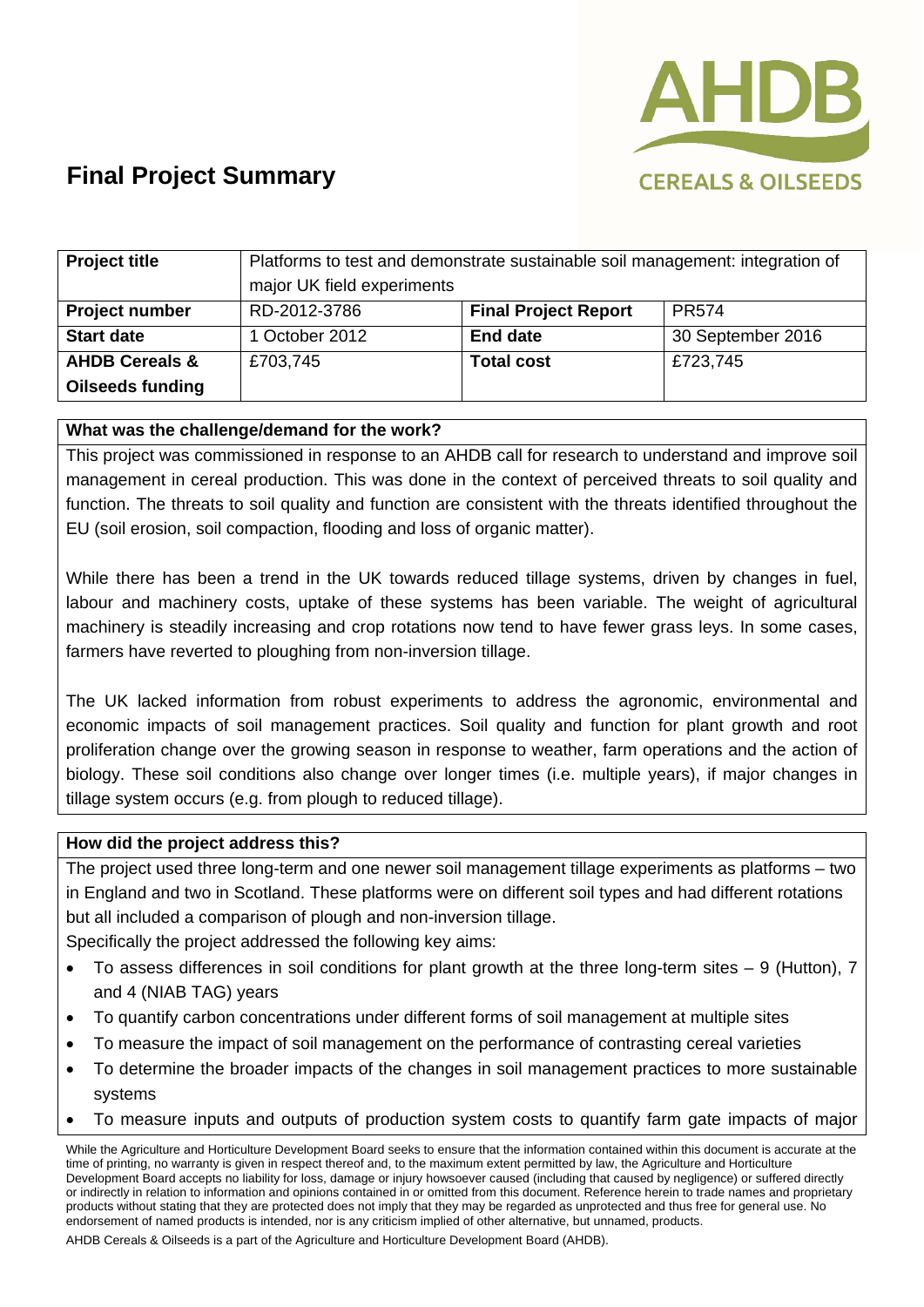

## **Final Project Summary**

shifts in soil management practices, and

To communicate with the farming community and beyond on the importance of soil management.

Soil conditions from the different platforms were assessed using a range of techniques: from simple to sophisticated. The techniques were selected to reflect the soil's suitability for plant growth and root elongation and its condition in response to the identified threats. The platforms grew cereals at different scales, from plots that allowed the comparison of multiple genotypes to using farm-scale machinery that allowed economic analysis.

## **What outputs has the project delivered?**

The carbon within the full depth of the soil profiles in each platform was assessed and appropriate corrections made for differences in soil bulk density and stone content. On this basis, we found differences in the distribution of carbon within the soil profile between tillage systems but no advantage in carbon sequestration with the use of reduced tillage. Where compost was added to the soil over multiple years soil carbon storage increased. A manuscript is in preparation based on this work.

Based on our results, non-inversion yields were lower than inversion yields but there were no differences between the three inversion tillage treatments. With promotion of, and movement to, reduced (noninversion) tillage in the UK this suggests a need for breeding programs to consider crop performance under soil conditions created by non-inversion (or no-till) systems. This will be reported at Crop Production in Northern Britain 2017 and then published.

We found no strong reason for not advocating reduced (non-inversion) tillage in preference to ploughing. In the experiments using farm-scale machinery, yield data under non-inversion tillage was only marginally lower than under ploughed conditions but when decreased costs of labour and fuel were factored in, gross margins under non-inversion tillage were better than under ploughed systems. The hesitation from more strongly advocating non-inversion tillage comes from our plot-scale experiment which ran with no crop rotation (for more than 10 years) and developed severe weed problems. Under these conditions, ploughing helped control weeds and thus delivered better productivity. This will be reported at the 3<sup>rd</sup> International conference on Sustainability Challenges in Agroecosystems and then published.

Using a range of indexes, our study, consistent with other research, found soil physical condition was well below optimal at the sites studied and in many instances offers very limited opportunity for root proliferation. In soils under non-inversion tillage, we sometimes found large improvements to soil physical conditions over a growing season driven by the growing crop.

AHDB Cereals & Oilseeds is a part of the Agriculture and Horticulture Development Board (AHDB).

While the Agriculture and Horticulture Development Board seeks to ensure that the information contained within this document is accurate at the time of printing, no warranty is given in respect thereof and, to the maximum extent permitted by law, the Agriculture and Horticulture Development Board accepts no liability for loss, damage or injury howsoever caused (including that caused by negligence) or suffered directly or indirectly in relation to information and opinions contained in or omitted from this document. Reference herein to trade names and proprietary products without stating that they are protected does not imply that they may be regarded as unprotected and thus free for general use. No endorsement of named products is intended, nor is any criticism implied of other alternative, but unnamed, products.